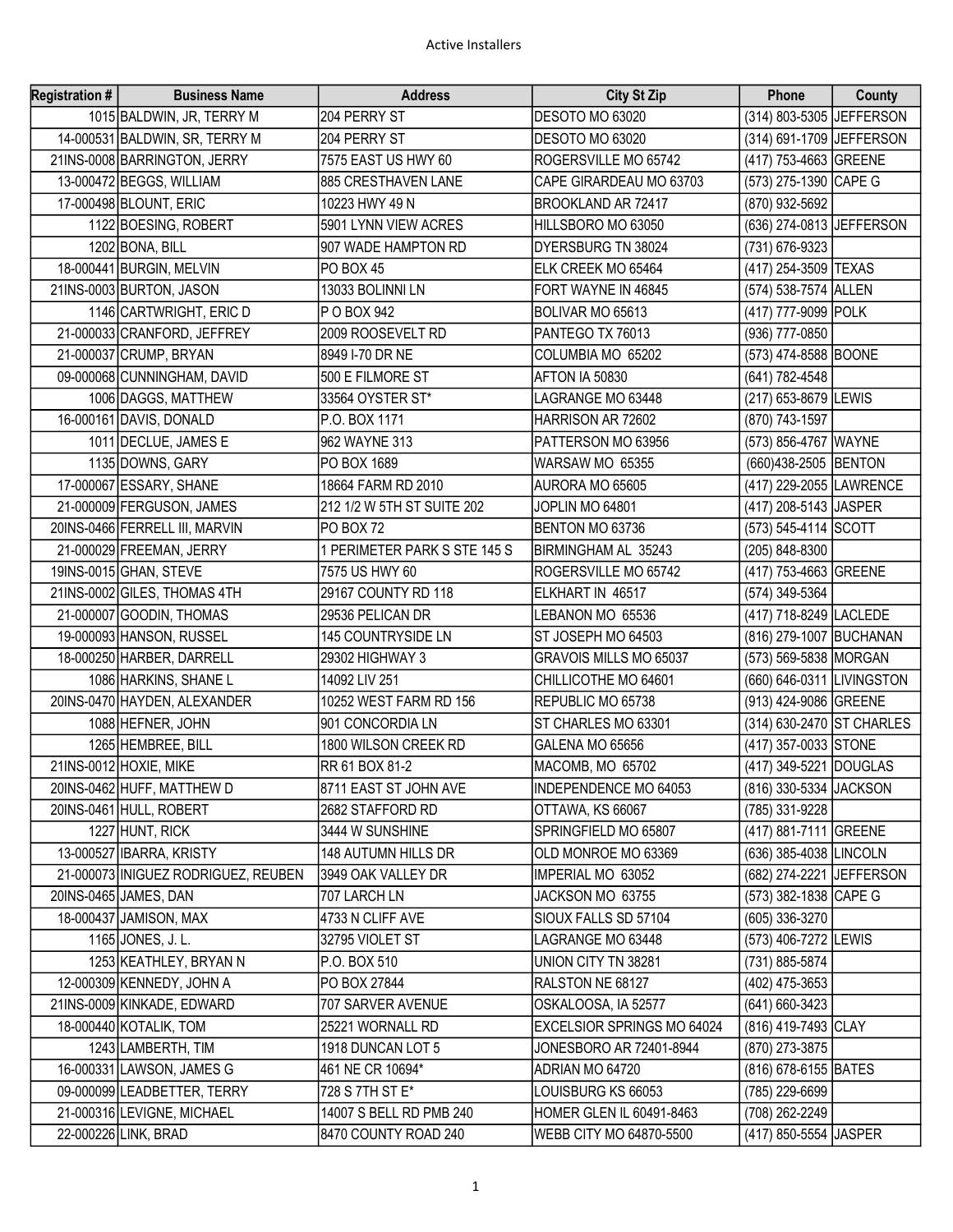| <b>Registration #</b> | <b>Business Name</b>            | <b>Address</b>              | <b>City St Zip</b>           | <b>Phone</b>               | County |
|-----------------------|---------------------------------|-----------------------------|------------------------------|----------------------------|--------|
|                       | 22-000110 LIPPMANN, BRENT       | 102 EXCALIBUR BLVD          | <b>TROY MO 63379</b>         | (636) 368-6784 LINCOLN     |        |
|                       | 17-000319 LOUALLEN, STEPHEN     | 4711 S FARM RD 199          | ROGERSVILLE MO 65742         | (417) 693-0562 WEBSTER     |        |
|                       | 1062 LOVEJOY, LANCE             | 5310 E HWY 36               | ST JOSEPH MO 34507           | (816) 364-5935 BUCHANAN    |        |
|                       | 1100 MACKE, VICTOR SCOTT        | 1568 HWY 34                 | BURFORDVILLE MO 63739        | (573) 200-9084 CAPE G      |        |
|                       | 17-000408 MANZANAREZ, JESUS     | 1516 SANTA BARBARA ST       | ST CHARLES MO 63303          | (636) 541-3334 ST CHARLES  |        |
|                       | 21-000315 MARCOTTE, JASON       | 5332 N DELPHIA AVE          | CHICAGO IL 60656-2689        | (708) 790-9100             |        |
|                       | 20INS-0474 MARTIN, SHELDON      | 758 N CLAY STREET           | MEMPHIS MO 63555             | (660) 216-6199 SCOTLAND    |        |
|                       | 1009 MAY, ROBERT (GENE)         | 1251 E 2385TH ST            | CAMP POINT IL 62320          | (217) 430-9471             |        |
|                       | 20INS-0469 MCCAULEY, MARCUS     | 82 DALE ST                  | SIKESTON MO 63801            | (417) 274-2424 SCOTT       |        |
|                       | 21-000317 MCCORMICK, HUDSON     | 16630 BEVERLY AVE           | TINLEY PARK IL 60477-1904    | (256) 505-1023             |        |
|                       | 20INS-0007 MCCOY, MICHEAL       | 885 CRESTHAVEN LANE         | CAPE GIRARDEAU MO 63703      | (573) 979-1952 CAPE G      |        |
|                       | 20INS-0460 MCDANIEL, DEVAN      | 17311 E US 40 HWY, LOT C-15 | <b>INDEPENDENCE MO 64055</b> | (816) 389-7588 JACKSON     |        |
|                       | 09-000048 MCDONALD, SHAWN       | 1526 LORI DRIVE             | QUINCY IL 62305              | (217) 242-9807             |        |
|                       | 21INS-0010 MCMULLEN, RICHARD    | 2549 N US HWY 61            | <b>TROY MO 63379</b>         | (573) 384-6216 LINCOLN     |        |
|                       | 1263 MEADOWS, RONALD            | 2401 US HWY 67 SOUTH        | FARMINGTON MO 63640          | (573) 760-0011 ST FRANCOIS |        |
|                       | 21-000032 MILES, JEREMY         | 22106 PR 1024               | WASHBURN MO 65772            | (417) 846-3378 BARRY       |        |
|                       | 18-000189 MOORE, JASON          | 76 OLD LUTHY RD             | NIANGUA MO 65713             | (417) 241-5646 WEBSTER     |        |
|                       | 1046 MOORE, MICHAL              | 1807 E THOMAS HILL RD       | STURGEON MO 65284            | (573) 303-5799 BOONE       |        |
|                       | 15-000211 MORGAN, THOMAS L      | <b>PO BOX 72</b>            | BENTON MO 63736              | (573) 545-4114 SCOTT       |        |
|                       | 1198 MOSS, AL                   | 1119 MADISON 225            | FREDRICKTOWN MO 63645        | (573) 450-0210 MADISON     |        |
|                       | 1056 MURR, CURTIS               | 1916 S MAIN ST              | SALEM MO 65560               | (573) 247-0699 DENT        |        |
|                       | 14-000310 NORLANDER, TERRY      | PO BOX 1462                 | COLUMBIA MO 65205            | (573) 449-6000 BOONE       |        |
|                       | 22-000225 ORDONEZ, JEREMIAH     | 2000 CHATEAU DR APT E       | HARRISONVILLE MO 64701-3518  | (913-325-7925 CASS         |        |
|                       | 22-000109 PARKER, PHILIP R      | 1400 S MAIN ST              | <b>TROY MO 63379</b>         | (636) 462-8532 LINCOLN     |        |
|                       | 12-000270 PEASE, DREW           | PO BOX 72                   | BENTON MO 63736              | (573) 545-4114 SCOTT       |        |
|                       | 10-000104 PIERCE, RICHARD       | <b>PO BOX 72</b>            | BENTON MO 63736              | (573) 545-4114 SCOTT       |        |
|                       | 20INS-0473 PIKE, GUY R          | 105 CHARLES COURT           | PERRYVILLE MO 63775          | (573) 513-7257 PERRY       |        |
|                       | 1099 PITTS, MAURICE L           | PO BOX 166                  | HERMITAGE MO 65668           | (417) 745-6840 HICKORY     |        |
|                       | 10-000201 PURTLE, TAMIE         | 132 S WELLINGTON ST         | O'FALLON MO 63366            | (636) 368-2141 ST CHARLES  |        |
|                       | 20INS-0464 RELLERGERT, SHAUN    | 707 LARCH LN                | JACKSON MO 63755             | (573) 846-7540 CAPE G      |        |
|                       | 20INS-0468 RICE, JERRY          | 5100 KAY DR, LOT 41         | EDWARDSVILLE IL 62025        | (651) 212-0234             |        |
|                       | 14-000263 ROBINSON, ROBERT ERIC | 891 NW 1001ST RD            | ODESSA MO 64076              | (816) 686-1740 LAFAYETTE   |        |
|                       | 1274 SEXTON, JOSH               | 1828 E DIVISION             | SPRINGFIELD MO 65803         | (417) 869-0955 GREENE      |        |
|                       | 1107 SHARP, CHUCK               | 623 NW 1501ST RD            | HOLDEN MO 64040              | (816) 529-1224 JOHNSON     |        |
|                       | 20INS-0458 SINCLAIR, TERENCE    | 5351 STATE HWY W            | PURDY MO 65734               | (417) 652-3505 BARRY       |        |
|                       | 1201 SMITH, THOMAS W            | 7491 HWY V V                | COLUMBIA MO 65202            | (573) 673-8899 BOONE       |        |
|                       | 1229 SNIDER, RICHARD            | 1144 HWY AT                 | VILLA RIDGE MO 63089         | (314) 602-5647 FRANKLIN    |        |
|                       | 1108 STOUT, EDDIE               | 125 RIVERVIEW DR            | ANDERSON MO 64831            | (417) 845-6702 MCDONALD    |        |
|                       | 20INS-0463 STROUP, JOHNNY       | 707 LARCH LN                | JACKSON MO 63755             | (573) 275-4380 JJACKSON    |        |
|                       | 22-000131 STUNZ, RICK           | 435 SW 351ST RD             | CLINTON MO 64735             | (660) 885-1521 HENRY       |        |
|                       | 1116 SUTTON, DOUG               | 3629 S FARM RD 223          | ROGERSVILLE MO 65742         | (417) 224-2827 GREENE      |        |
|                       | 22-000106 SWANSON, ISAIAH       | 11346 INDIANA AVENUE        | KANSAS CITY MO 64137         | (816) 838-6740 JACKSON     |        |
|                       | 19-000259 SWANSON, JERAMIE      | 11346 INDIANA AVENUE        | KANSAS CITY MO 64137         | (816) 863-5040 JACKSON     |        |
|                       | 22-000107 SWANSON, JOSIAH       | 1311 TOULOUSE ST            | BELTON MO 64012              | (816) 462-8289 JACKSON     |        |
|                       | 20INS-0472 TATE, MICHAEL        | 6900 VALLEY RD              | CENTRALIA IL 62801           | (618) 533-2101 JACKSON     |        |
|                       | 1192 TAYLOR, MARSHALL           | P O BOX 142                 | <b>WEST PLAINS MO 65775</b>  | (417) 293-6905 HOWELL      |        |
|                       | 1141 THARP, BILLY               | 12403 E PARK ST             | SUGAR CREEK MO 64054         | (816) 695-0621 JACKSON     |        |
|                       | 14-000134 THARP, CHERI          | 12403 E PARK ST             | SUGAR CREEK MO 64054         | (816) 695-0488 JACKSON     |        |